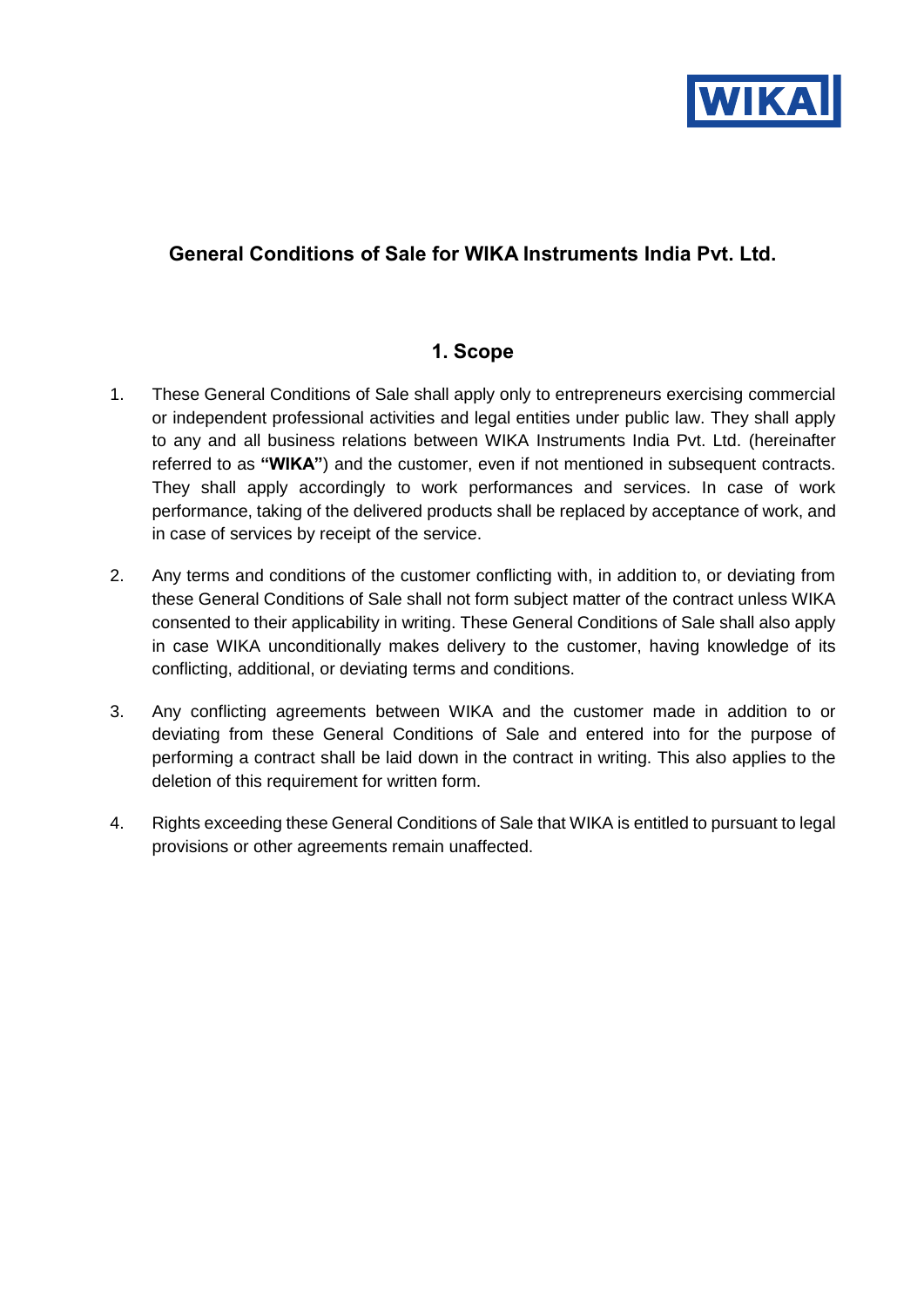

### **2. Conclusion of Contract**

- 1. Offers quoted by WIKA are subject to change and non-binding.
- 2. Illustrations, drawings, specifications as to weight, dimension, performance, and consumption as well as any other descriptions of the products contained in the documents pertaining to the offer shall only be approximate unless expressly specified as binding. They constitute neither agreement nor guarantee as to the characteristics or durability of the products unless explicitly agreed as such in writing. Expectations of the customer with respect to the products or the use thereof do not constitute any agreement or guarantee.
- 3. WIKA reserves all rights of ownership, copyrights, and any other property rights to all offer documents, in particular illustrations, drawings, calculations, brochures, catalogues, models, samples, and tools. Such documents must not be made available to third parties. The customer shall return upon WIKA's request to WIKA all offer documents that are no longer necessary in the ordinary course of business. For orders according to customer specifications, the customer is liable for a possible violation of third-party rights or property rights and indemnifies WIKA against such claims unless the customer has not committed a breach of duty or is not responsible for this breach of duty.
- 4. Orders are not binding until they have been confirmed by WIKA within two weeks in a written order confirmation or until WIKA performs the order, in particular by sending the products. Any order confirmation processed by use of automatic appliances and lacking signature and name is considered a written order confirmation. Silence of WIKA as to offers, orders, requests, or other declarations of the customer is deemed consent only if there is a prior written agreement to that effect. To the extent the order confirmation contains obvious errors, misspellings, or miscalculations, WIKA shall not be bound to it.
- 5. If the customer's financial situation deteriorates significantly or the justified application for opening insolvency or comparable proceedings concerning the customer's assets is rejected for lack of assets, WIKA may rescind the contract in whole or in part.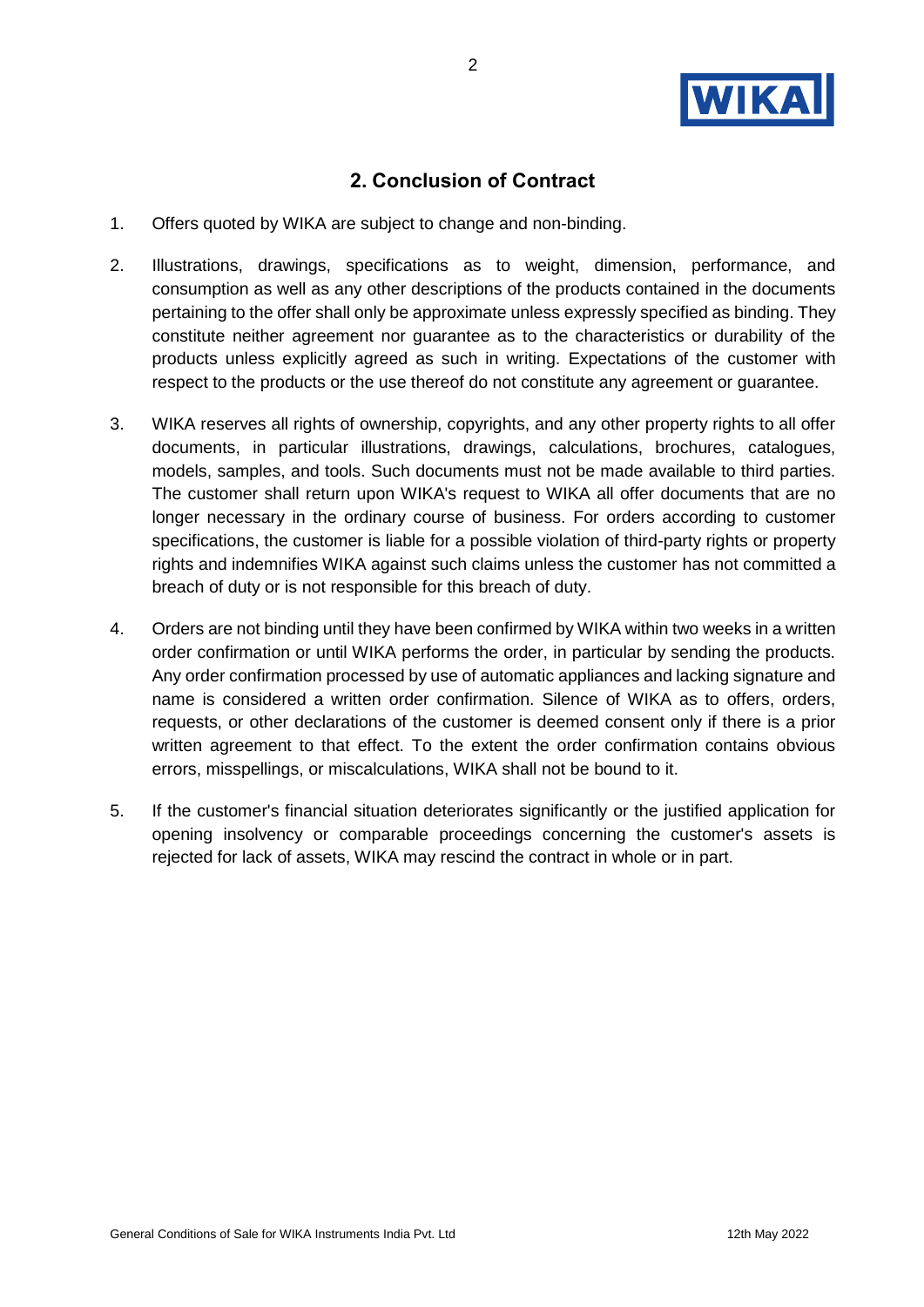

# **3. Scope of Service and Acceptance**

- 1. The written order confirmation of WIKA is authoritative for the scope of delivery. Changes to the scope of supplies and services by the customer require the written confirmation of WIKA to be effective. The products are subject to modifications in construction and form to the extent such modifications are customary in trade or lie within the DIN tolerances or are insignificant and thus acceptable to the customer. This applies accordingly to the choice of materials, the specification, and the construction type.
- 2. Delivery in parts is permissible unless the customer cannot reasonably be expected to accept a delivery in parts and WIKA's interests are taken into account at the same time.
- 3. WIKA reserves the right to make excess or short deliveries of up to 5% of the scope of delivery for technical reasons. Claims for defects shall be excluded in this case.
- 4. The customer shall be obliged to formally accept the work performed by WIKA. The customer shall not be entitled to refuse a formal acceptance because of insignificant defects. For a formal acceptance, the customer has to sign an acceptance certificate. It shall also be considered as formal acceptance if WIKA has set the customer a reasonable period for acceptance after completion of the work and the customer has not refused acceptance within this period by indicating at least one defect or if the customer starts operating the products or using them in any other way. WIKA shall be entitled to request acceptance of partial deliveries.

## **4. Delivery Dates and Periods**

- 1. Delivery dates must be agreed in writing. Delivery dates are non-binding unless specified by WIKA as binding in advance in writing.
- 2. The delivery date shall be deferred by an adequate period of time if the customer does not provide the documents and approvals to be provided by it or grant the required releases in due time, or if not all technical matters have been completely clarified in due time, or if the agreed down-payment or, in case of an international order, the entire payment has not be received by WIKA in due time. All delivery dates and periods are subject to the due and timely fulfilment of all other obligations of the customer.
- 3. The delivery period is deemed to have been met if the products have left the factory before this period has expired or if WIKA has communicated that the products are ready for dispatch or collection. All delivery dates and periods are subject to the fact that WIKA receives its own supplies in due form and especially in due time unless WIKA is responsible for this situation of inadequate supplies. If WIKA has not duly and timely received its own supplies, WIKA shall be entitled to rescind the contract. WIKA shall promptly inform the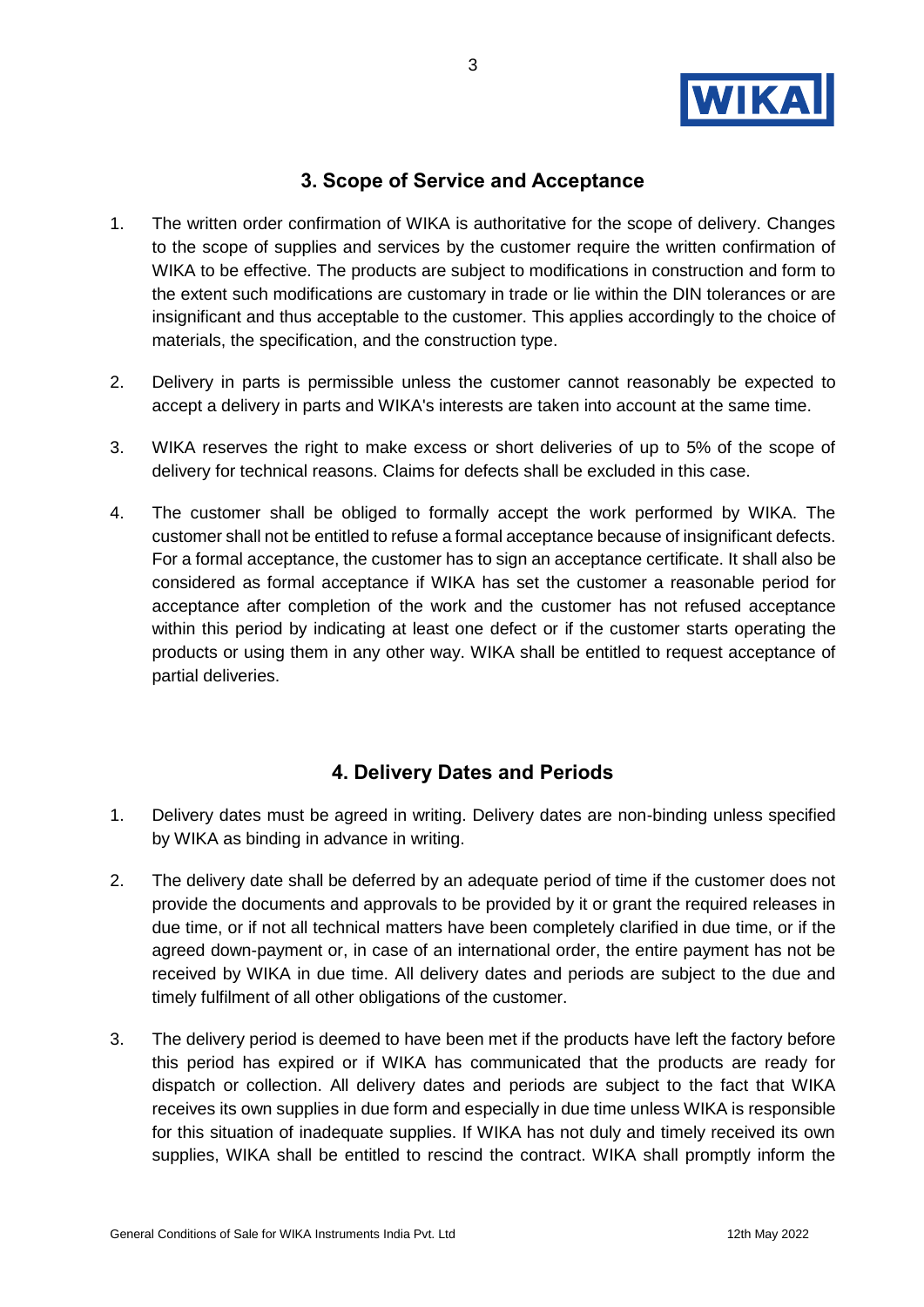

customer in case it exercises its right of rescission and shall return any performances made by the customer.

- 4. In case of cross-border deliveries, the customer shall furnish the competent authorities in due time with all declarations and shall take all measures required for export from Germany and import to the country of destination, in particular procure the documentation required for customs clearance and comply with the export regulations or other limitations as to the merchantability of the products. The delivery shall be subject to the reservation that performance of the delivery is not hindered through national or international regulations, particularly regulations controlling exports as well as embargoes or other sanctions. Delays due to export inspections or licensing procedures suspend deadlines and delivery times.
- 5. In case of delay in delivery, the customer is entitled to rescind the contract after a reasonable grace period which it has set for WIKA After expriry of delay in delivery commenced
- 6. Should WIKA and the customer have entered into a framework contract on future deliveries with fixed delivery periods and dates, and should the customer fail to call the products in due time, WIKA is entitled to deliver and invoice the products after a reasonable grace period set by WIKA has expired unsuccessfully, to rescind the contract, or to claim damages or reimbursement of expenses. The right to claim damages or reimbursement of expenses shall not apply if the customer is not responsible for the failure to call the products in due time.

#### **5. Prices and Payment**

- 1. Unless specific agreements are made to the contrary, all prices apply ex works and are exclusive of shipping and packaging costs, insurance, statutory taxes, customs duties, or other levies. The costs incurred in this context, in particular the costs for packaging and transport of the products, will be invoiced separately. GST will be shown separately on the invoice as per the applicable provision of the Goods & Service Tax Act.
- 2. Orders without expressly agreed fixed prices and with a delivery period or date of at least two months following the conclusion of contract will be invoiced at the list prices of WIKA valid on the day of delivery. The recording of the list price valid on the order date on the order form or order confirmation does not constitute agreement of a fixed price. The customer shall be entitled to rescind the contract to the extent prices are increased by more than 5%. The customer will promptly notify WIKA upon the latter's request of whether or not it will exercise such right of rescission. If production-related price increases occur by the date of delivery, WIKA shall, irrespective of the offer and order confirmation, be entitled to adjust the prices accordingly.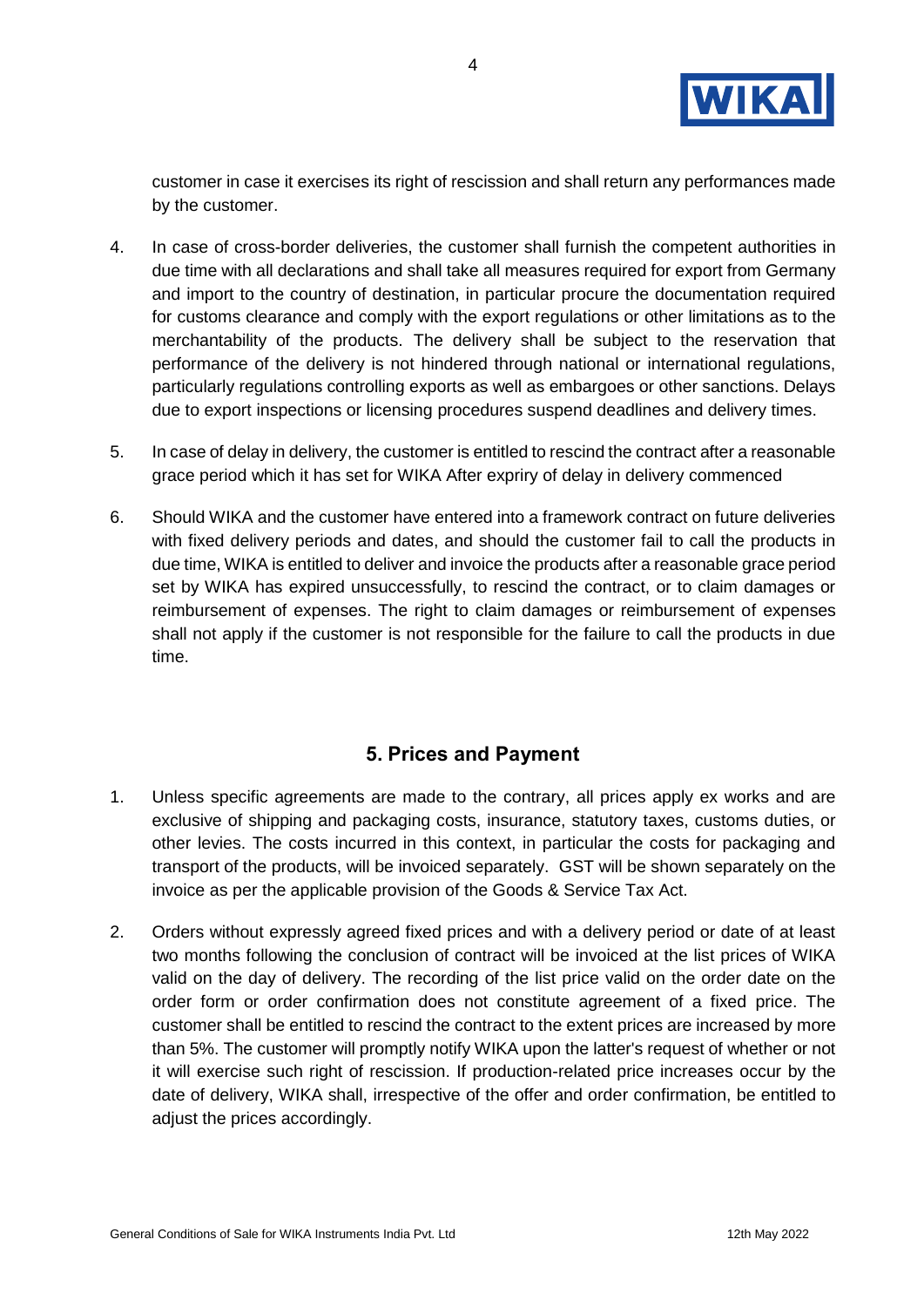

- 3. Unless a separate agreement is made to the contrary, the delivery price is payable net within 30 days following the invoice date. The day of payment is considered the day WIKA is able to dispose of the delivery price. If the customer defaults payment, The Interest rate will be charged @2 % per month from the date of invoice if the payment is not made on or before due date of the invoice.
- 4. In case of international orders, payment shall, in derogation of Para. 3 above, take place prior to delivery unless otherwise agreed in advance in writing.
- 5. Bills of exchange and cheques will only be accepted by way of provisional performance. This shall also apply to payment by credit card or Purchase Card. Performance is deemed to have been effected if the respective amount has irrevocably been credited to WIKA. The customer shall bear the costs incurred through payment by way of bill of exchange, cheque, credit card, or Purchase Card, in particular all expenses relating thereto.
- 6. If an order is cancelled without justification, WIKA shall be entitled to request a cancellation fee amounting to 10 % of the net order value. The customer is entitled to prove that WIKA has not incurred any damage or only a considerably lower damage. Further claims by WIKA remain unaffected.

## **6. Passing of Risk**

- 1. The risk of accidental loss and accidental deterioration shall pass to the customer as soon as the products have been handed over to the person effecting transport or have left the warehouse of WIKA for purposes of shipment. In case the customer collects the products, the risk of accidental loss and accidental deterioration shall pass to the customer upon notification of readiness for collection. Sentences 1 and 2 above shall also apply to partial deliveries or if WIKA has assumed additional services, e.g., the transport costs or assembly of the products at the customer's site.
- 2. If the customer falls into default in accepting the products, WIKA is entitled to demand compensation for the damage incurred including possible additional expenses unless the customer is not responsible for non-acceptance of the products. In particular, WIKA may store the products at the expense of the customer as long the latter is in default of acceptance. The costs for storing the products are fixed at a rate of 0.5% of the net invoice value for each commenced calendar week of default. Further claims by WIKA remain unaffected. The customer is entitled to prove that WIKA has incurred lower or no costs at all. The same applies if the customer violates any other obligations to cooperate, unless the customer is not responsible therefor. The risk of accidental loss and accidental deterioration of the products shall pass to the customer at the latest at the time the customer falls into default of acceptance. WIKA is entitled to otherwise dispose of the products after the expiry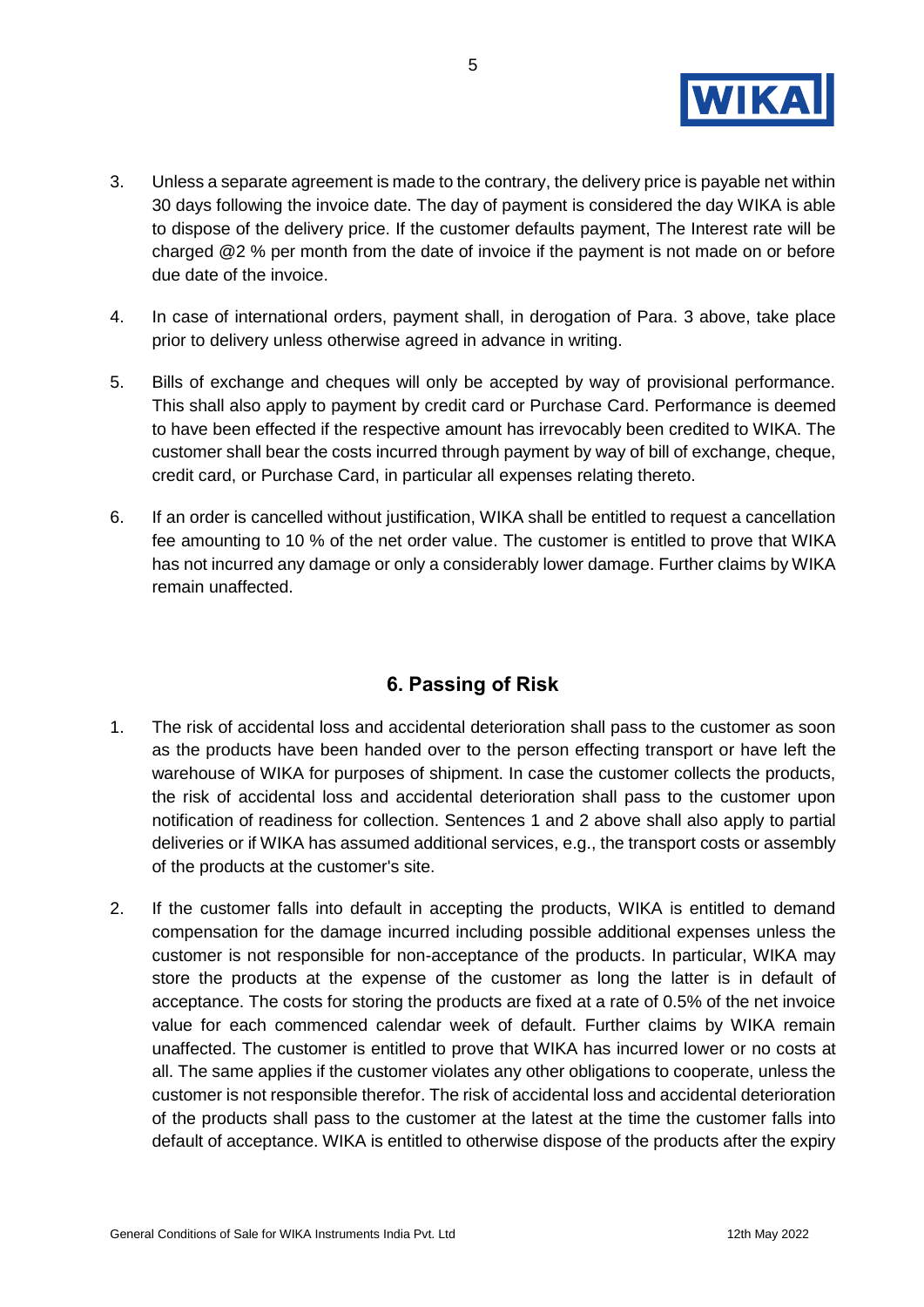

of a reasonable period set by WIKA and to supply the products to the customer within a reasonably extended period.

- 3. In case shipping is delayed due to circumstances WIKA is not responsible for, risk shall pass to the customer upon notification of shipping readiness.
- 4. The delivered products must be accepted by the customer even if they have minor defects, without this affecting its claims based on defects.

### **7. Warranty Claims**

- 1. The rights of the customer to assert claims based on defects presuppose that the customer inspects the delivered products upon receipt, to the extent reasonable also by way of trial processing or trial use, and notifies WIKA of any apparent defects in writing without delay, however no later than two weeks after receipt of the products. Hidden defects must be reported to WIKA in writing promptly after their discovery. The customer must describe the defects in writing when notifying WIKA of them. The assertion of claims based on defects by the customer further presupposes that any and all specifications, statements and conditions shown in the technical instructions, construction manuals, operating manuals, planning and design guidelines, and other documents pertaining to the individual products are complied with during planning, construction, mounting, connection, installation, start-up, operation, and maintenance of the products, in particular that maintenance works are duly carried out and evidenced, and that recommended components are used.
- 2. In case the products are defective, WIKA shall at its own choice render subsequent performance either by removing the defect or by delivering a product free of defects. When rendering subsequent performance, WIKA shall be obligated to bear all expenses required in this respect, in particular transport, shipping, personnel, and material costs, unless such expenses are increased due to the fact that the products were shipped to a place other than the delivery address. Costs for personnel and material asserted by the customer in this context shall be invoiced at cost price. Replaced parts pass into the ownership of WIKA and shall be returned to it.
- 3. In case WIKA is not prepared or able to render subsequent performance, the customer may, without prejudice to any claims for damages or reimbursement of expenses, at its own choice either rescind the contract or reduce the delivery price. The same shall apply in case subsequent performance fails, is unacceptable for the customer, or is unreasonably delayed for reasons attributable to WIKA.
- 4. The customer's right to rescind the contract is excluded if the customer is unable to return the performance received and this is not attributable to the fact that return is impossible due to the nature of the performance received, or WIKA is responsible for it, or the defect was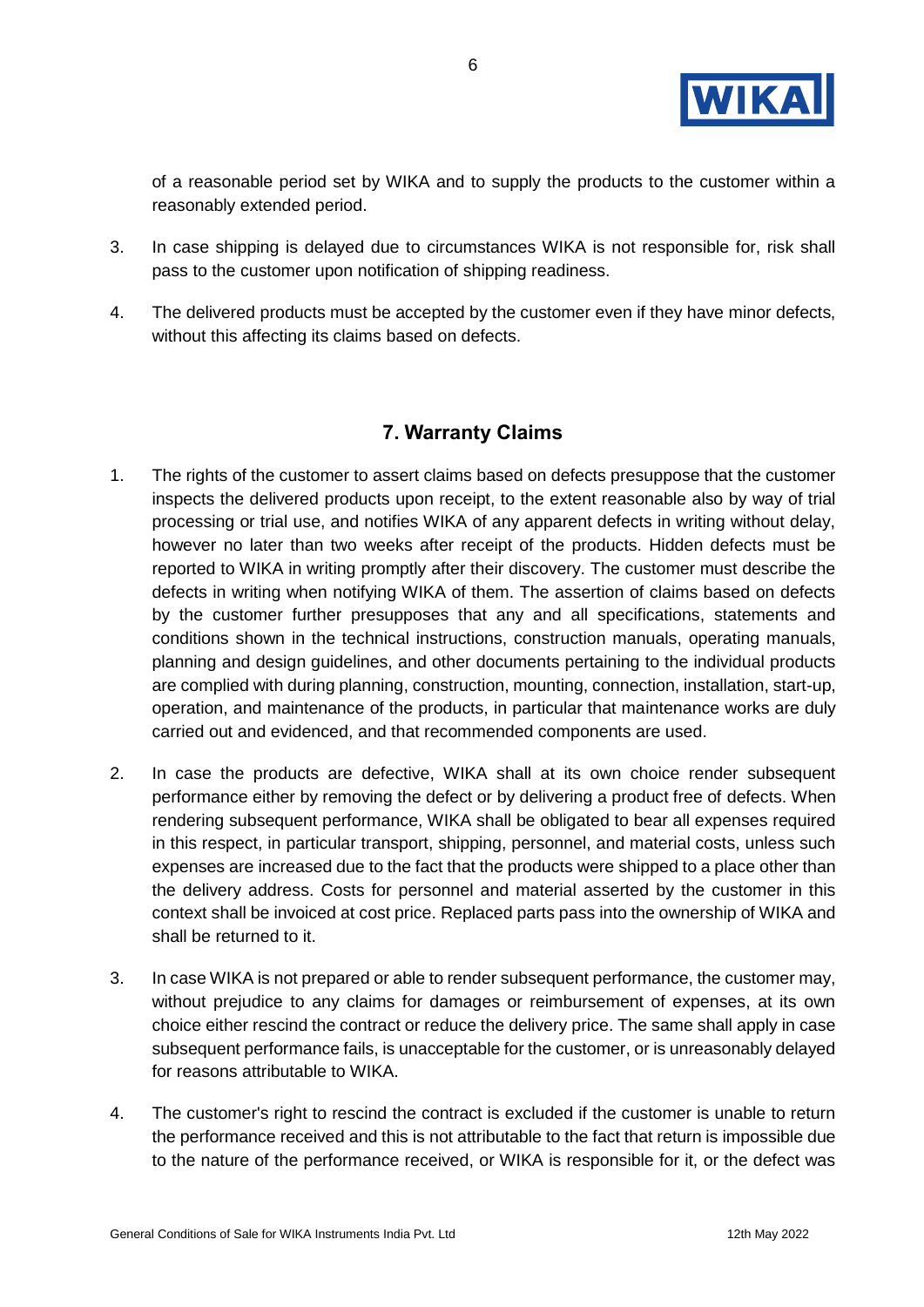

not revealed until the product was processed or modified. The right to rescind is also excluded if WIKA is not responsible for the defect and if the customer must compensate the value instead of returning the performance.

- 5. The assertion of claims based on defects is excluded if the defect results from natural wear and tear in particular of wear parts or is due to improper handling, mounting, operation, or storage, or faulty modification or repair of the products performed by the customer or third parties. The same shall apply to defects attributable to the customer, in particular in case the defect is based on chemical, physical, or thermic factors which are unusual and which the customer did not point out to WIKA in writing. The same applies to defects resulting from a technical cause other than the original defect.
- 6. Claims of the customer for reimbursement of expenses instead of claims for damages in lieu of performance are excluded unless a reasonable third party would also have incurred such expenses.
- 7. WIKA does not assume any warranty, in particular no warranty of quality or durability, unless otherwise agreed in writing.
- 8. The limitation period for claims based on defects asserted by the customer shall amount to one year unless a consumer goods purchase (end customer is a consumer) takes place at the end of the supply chain. To the extent the defective products were used for a building in accordance with their intended use and have caused its defectiveness, or to the extent the defect is building-related, the limitation period shall amount to five years. The limitation period of one year shall also apply to claims in tort based on a defect of the products. The limitation period begins when the products are delivered. The limitation period of one year shall not apply to the unlimited liability of WIKA for damages resulting from a breach of a guarantee or from harm to life, physical injury, or harm to health, for intent and gross negligence, and for product defects, or to the extent WIKA has assumed a procurement risk. A comment of WIKA on a claim based on defects asserted by the customer shall not constitute an opening of negotiations on such claim or on the facts giving rise to the claim, provided that WIKA rejects the claim based on defects to the full extent.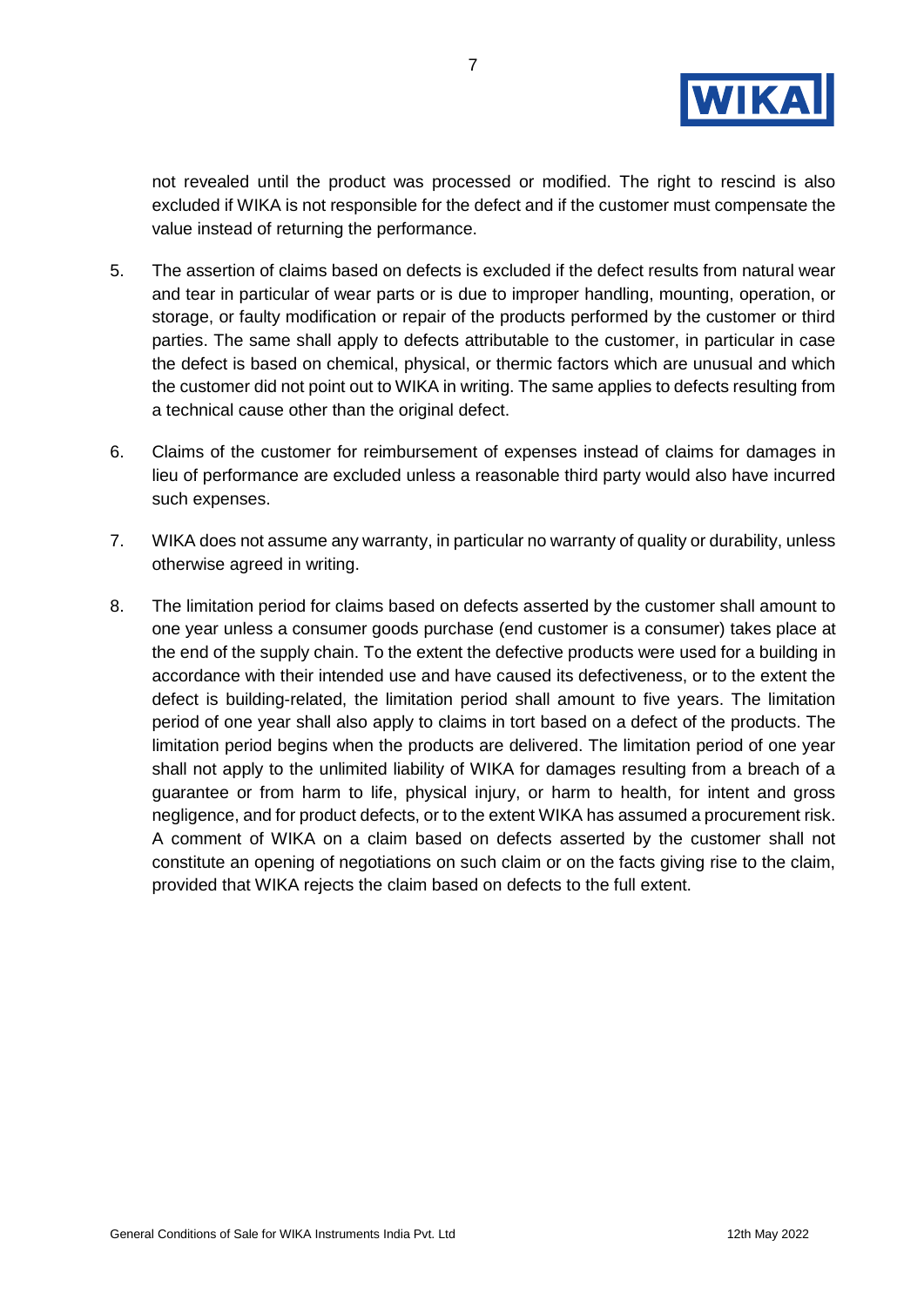

## **8. Liability of WIKA**

1. WIKA is liable, without limitation, for damages resulting from a breach of warranty or from a violation of life, body or health. The same applies to intent and gross negligence, or to the extent WIKA has assumed a procurement risk. In the case of slight negligence, WIKA is only liable if substantial obligations are violated which result from the nature of the contract or which are of special significance for achieving the purpose of the contract. In the case of violation of such obligations, delay or impossibility, WIKA's liability is restricted to such damage as can be typically expected to result from the scope of this contract. Mandatory statutory liability for product defects remains unaffected.2. In as far as WIKA's liability is excluded or limited, this also applies to the personal liability of the staff, workers, employees, representatives and agents of WIKA.

### **9. Product Liability**

- 1. The customer will not modify the products; in particular, it will not modify or remove existing warnings about risks due to improper handling of the products. In case of breach of this undertaking, the customer shall internally indemnify WIKA from and against any and all product liability claims asserted by third parties unless the customer is not responsible for the modification of the products.
- 2. In the event WIKA is caused to call back or send a warning notice due to a defect in the products, the customer shall use its best efforts to support WIKA and take part in all reasonable measures that WIKA deems reasonable and appropriate; the customer shall in particular assist WIKA in obtaining the necessary customer data. The customer shall bear the costs for the product recall or warning notice unless it is not responsible for the defect in the products and the loss occurred according to the principles of product liability laws. Further claims by WIKA remain unaffected.
- 3. The customer will promptly inform WIKA in writing about any and all risks in connection with the use of the products and any possible defects in the products that become known to it.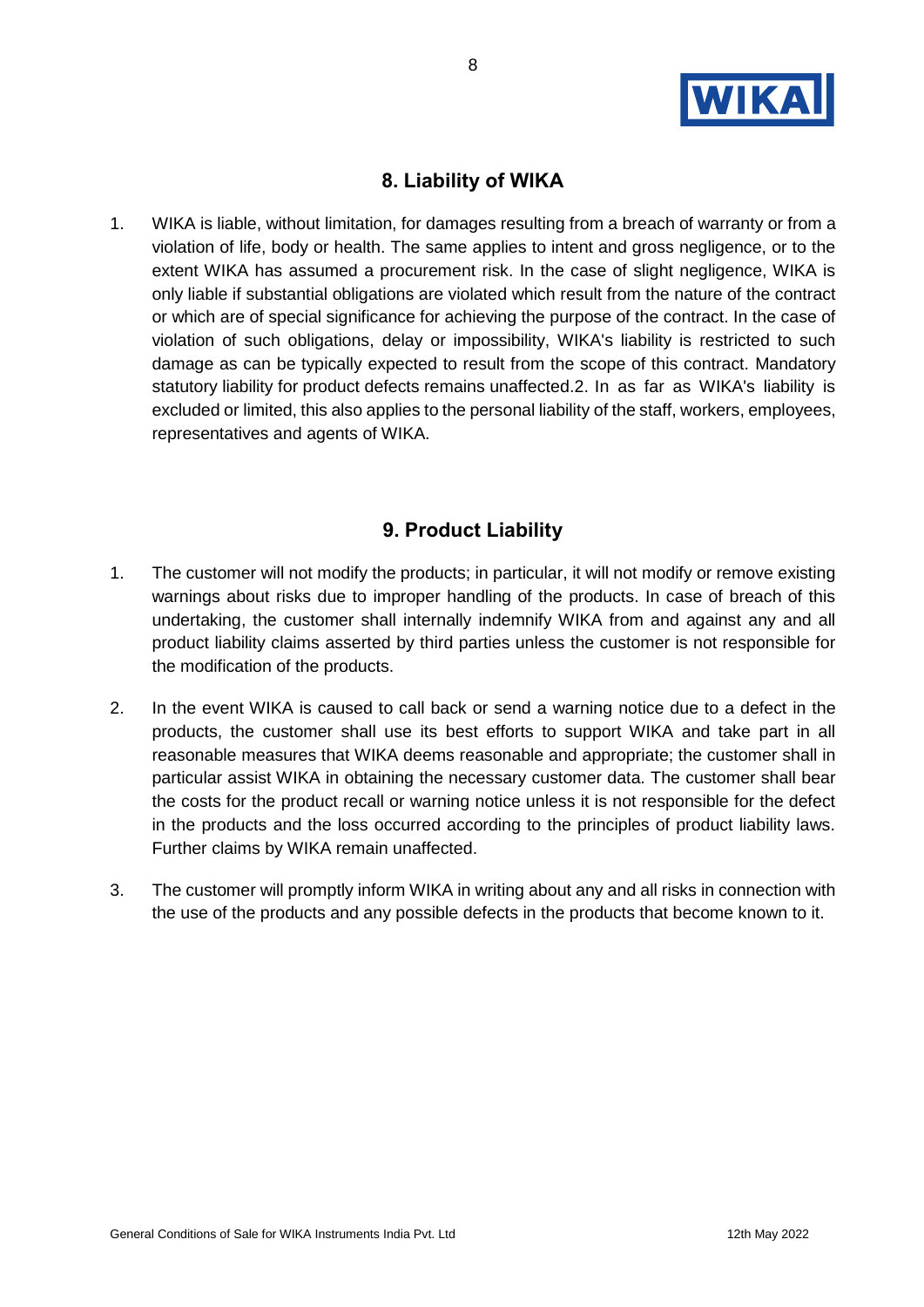

## **10. Force Majeure**

- 1. If WIKA is hindered in the fulfilment of its contractual obligations, in particular the delivery of products, due to force majeure, WIKA will be exempted from liability for the duration of the hindrance as well as for a reasonable start-up time afterwards, without being obliged to pay compensation to the customer. The same shall apply if the fulfilment of the obligations of WIKA is unreasonably impeded or temporarily impossible due to unforeseeable circumstances beyond the control of WIKA, in particular due to strike, pandemic, epidemic, measures of public authorities, Change in government policies, lack of energy, difficulties in supply on the part of a sub-contractor, or material interruptions of operation, including, in particular cyber attacks. This also applies if such circumstances occur at one of WIKA's subcontractors. It shall equally apply in case WIKA is in default. To the extent WIKA is released from its obligation to supply, WIKA will grant back preliminary performances of the customer as may have been made.
- 2. WIKA shall be entitled to rescind the contract after a reasonable period has elapsed if such hindrance continues for more than four months and the performance of the contract is no longer of interest to WIKA due to such hindrance. Upon the customer's request, WIKA will after expiration of such period declare whether it will exercise its right of rescission or will deliver the products within a reasonable period.

## **11. Retention of Title**

- 1. WIKA retains title to the delivered products until the purchase price and any and all claims against the customer that WIKA is entitled to under their business relationship have been fully settled. For the duration of the retention of title, the customer shall handle the products subject to retention with care. The customer shall in particular sufficiently insure the products subject to retention at its own expense at replacement value against fire, water, and theft damage. The customer shall provide WIKA upon the latter's request with proof of the insurance policy. The customer already assigns to WIKA any claims for compensation resulting from this insurance. WIKA herewith accepts this assignment. If the insurance agreement does not allow for such assignment, the customer herewith instructs the insurance company to make payments to WIKA exclusively. Further claims by WIKA remain unaffected.
- 2. The customer is only permitted to sell the products subject to retention of title in the ordinary course of business. Beyond that, the customer shall not be entitled to pledge the products subject to retention, to transfer them by way of security or to otherwise dispose of them in a way endangering WIKA's title of property. The customer shall promptly notify WIKA in writing of any attachment or any other intervention by a third party, provide all information required, inform the third party of the title of WIKA, and assist in all measures of WIKA in order to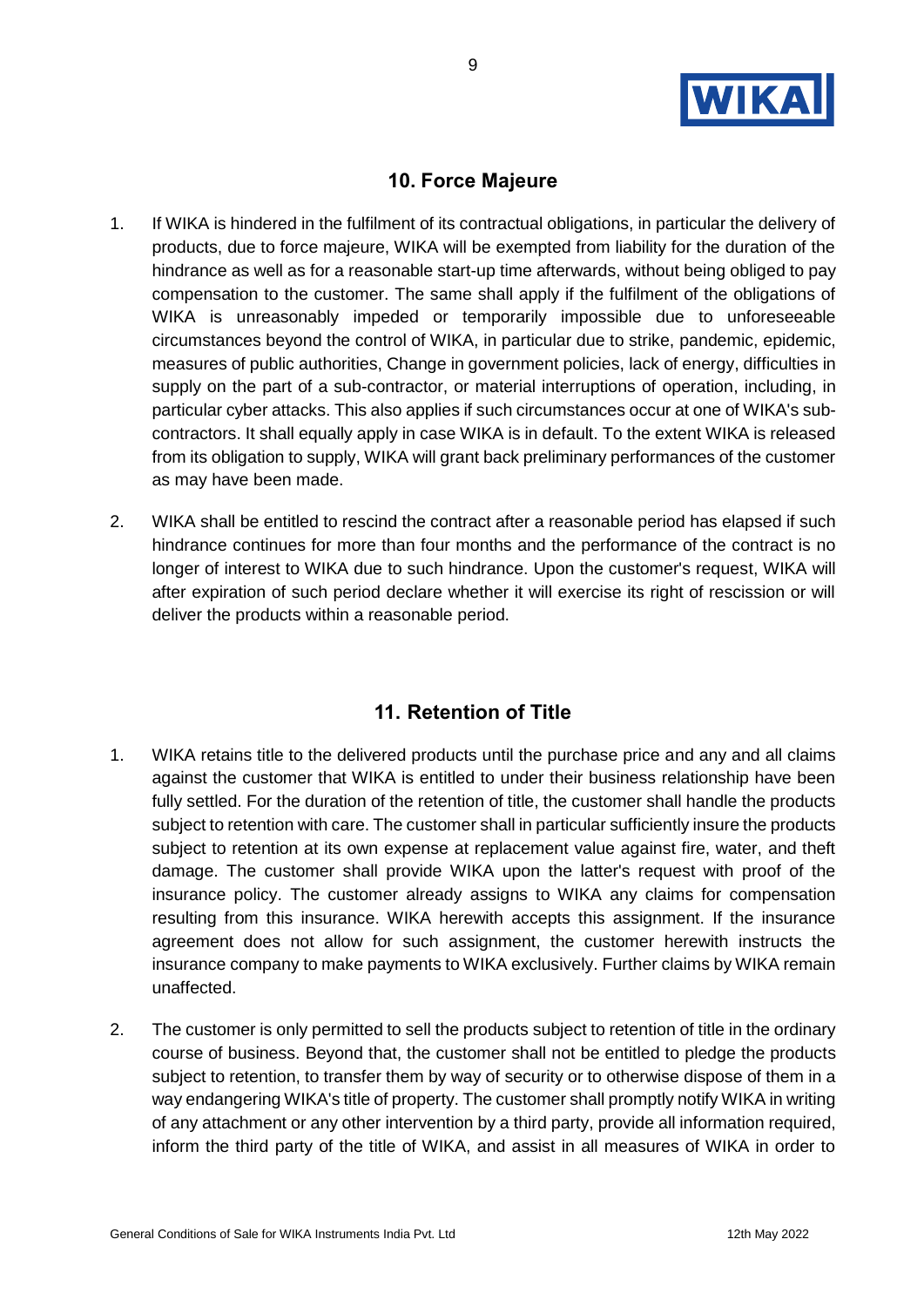

protect the products subject to retention. To the extent the third party is not able to reimburse WIKA the judicial and extrajudicial costs for enforcing WIKA's title of property, the customer shall reimburse WIKA the loss sustained by WIKA in this connection unless the customer is not responsible for the breach of duty.

- 3. The customer assigns to WIKA, with effect as from today, all claims in connection with the resale of the products with any and all ancillary rights, irrespective of whether the products subject to retention were resold prior or after processing. WIKA accepts such assignment with effect as from today. If such assignment is not permissible, the customer herewith instructs the third party debtor to make payments to WIKA exclusively. The customer shall be revocably authorized to collect the claims assigned to WIKA in trust for WIKA in the customer's own name. The amounts collected shall be transferred to WIKA immediately. WIKA may revoke the customer's authorization for collection and resale for good cause, in particular if the customer fails to duly meet its payment obligations vis-à-vis WIKA, defaults or ceases payment, or if the customer files for the opening of insolvency proceedings or similar debt settlement proceedings against its own assets, or if the justified request for the opening of insolvency or similar debt settlement proceedings against the customer's assets filed by a third party is denied for lack of assets. In case of a blanket assignment by the customer, the claims assigned to WIKA shall expressly be exempted.
- 4. Upon request of WIKA, the customer shall promptly notify the third party debtor of the assignment and provide WIKA with any information and document necessary for collection.
- 5. In case the customer conducts itself contrary to the terms of the contract, in particular in case it defaults in payment, WIKA shall, without prejudice to its other rights, be entitled to rescind the contract after a reasonable grace period set by WIKA has expired. The customer shall promptly grant WIKA or its authorized agents access to the products subject to retention and return them. After due and timely notice, WIKA may otherwise dispose of the products subject to retention in order to satisfy its matured claims against the customer.
- 6. The processing or remodelling of the products subject to retention by the customer shall always be made for WIKA. The customer's expectant right to the products subject to retention shall also apply to the processed or remodelled item. Should the products be processed or remodelled together with other objects not belonging to WIKA, WIKA shall gain joint title in the new item in the proportion of the value of the delivered products to the other processed objects at the time of such processing or remodelling. The same applies if the products are combined or mixed with other goods not belonging WIKA, so that WIKA loses their full ownership. The customer must secure the new objects for WIKA. In all other regards, the item created through processing or remodelling and connection or mixing is subject to the same provisions as the products subject to retention.
- 7. As far as the realizable value of the securities, taking into account usual valuation adjustments by the banks, exceeds the claims of WIKA arising from the business relationship with the customer by more than 10%, WIKA shall at the customer's request be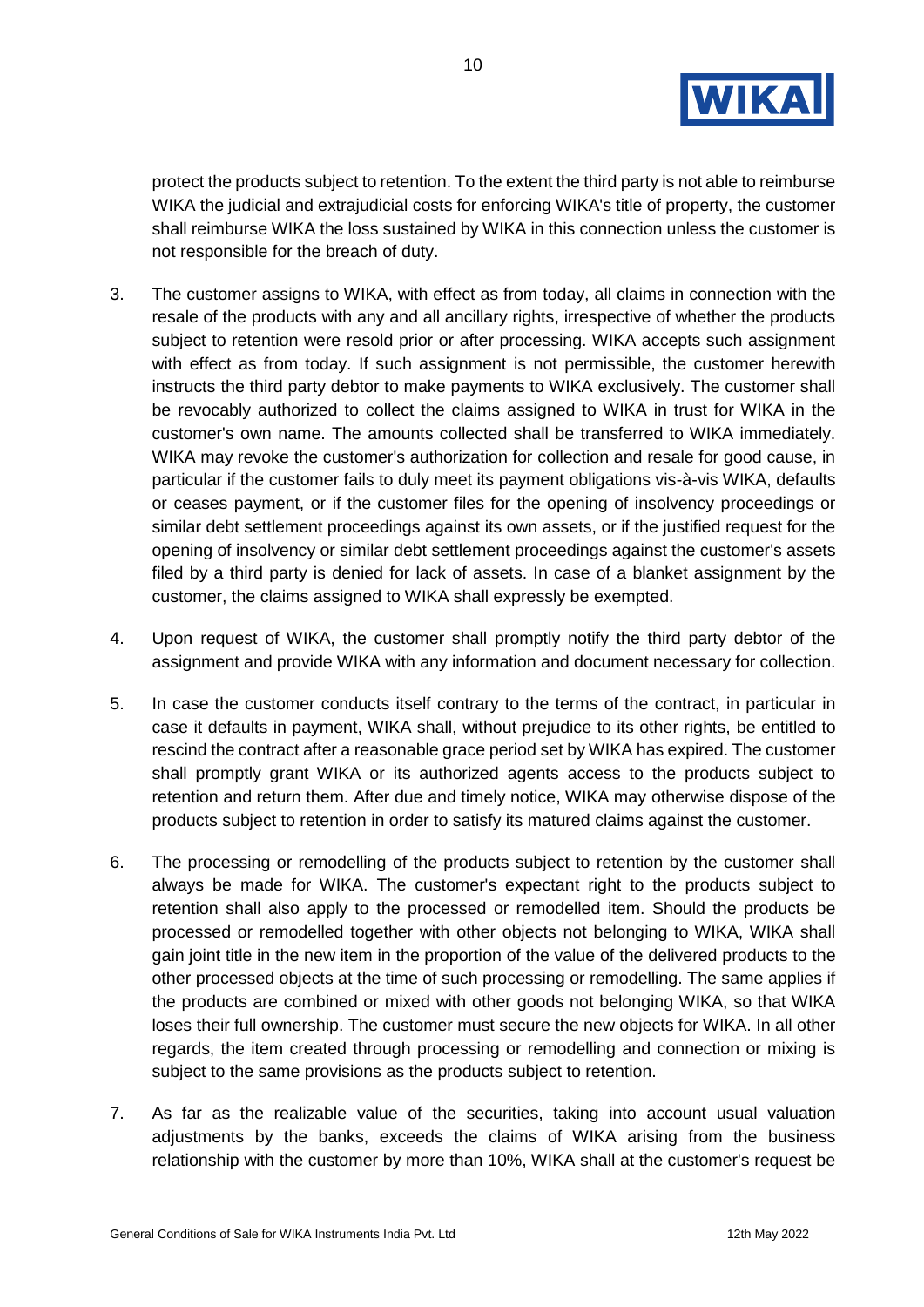

obligated to release the securities the customer is entitled to. The valuation should be based on the invoice value of the products subject to retention and on the nominal value of the claims. The choice of the security to be released lies with WIKA in each case.

8. In case of delivery to other legal systems in which the above provisions of retention of title do not have the same retaining effect as in the law of India, the customer hereby grants WIKA a corresponding security interest. The customer will take all further measures that are necessary in this respect to grant WIKA such corresponding security interest. The customer shall assist in all measures necessary for or conducive to the effectiveness and enforceability of such security interests.

### **12. Confidentiality**

- 1. The parties undertake to keep confidential for a period of five years following delivery and unless necessary for the business relationship – neither to record, hand on, or use any information that becomes available to them and that is indicated confidential or is in other circumstances identifiable as business or trade secret.
- 2. This confidentiality obligation shall not apply to the extent the information was evidently known to the other Party, common knowledge or public domain before commencing the contractual relationship, or becomes common knowledge or public domain without the fault of the other Party. The burden of proof is to be borne by the receiving party.
- 3. By appropriate binding agreements, the parties will ensure that the employees and agents acting on their behalf, in particular the freelancers and contractors as well as any service providers working for them, neither record without authorization nor hand on nor exploit such business and trade secrets for a period of five years following delivery.

#### **13. Final Provisions**

- 1. The transfer of rights and obligations of the customer to third parties requires the prior written consent of WIKA.
- 2. Counterclaims by the customer are only permissible for set-off if they have become res judicata or are undisputed. The customer may exercise a right of retention only to the extent its counterclaim is based on the same contractual relationship.
- 3. Legal relationships between WIKA and the customer will be subject to the laws of the of India. The parties irrevocably accept to the jurisdiction of the courts of Law Pune, Maharashtra, India